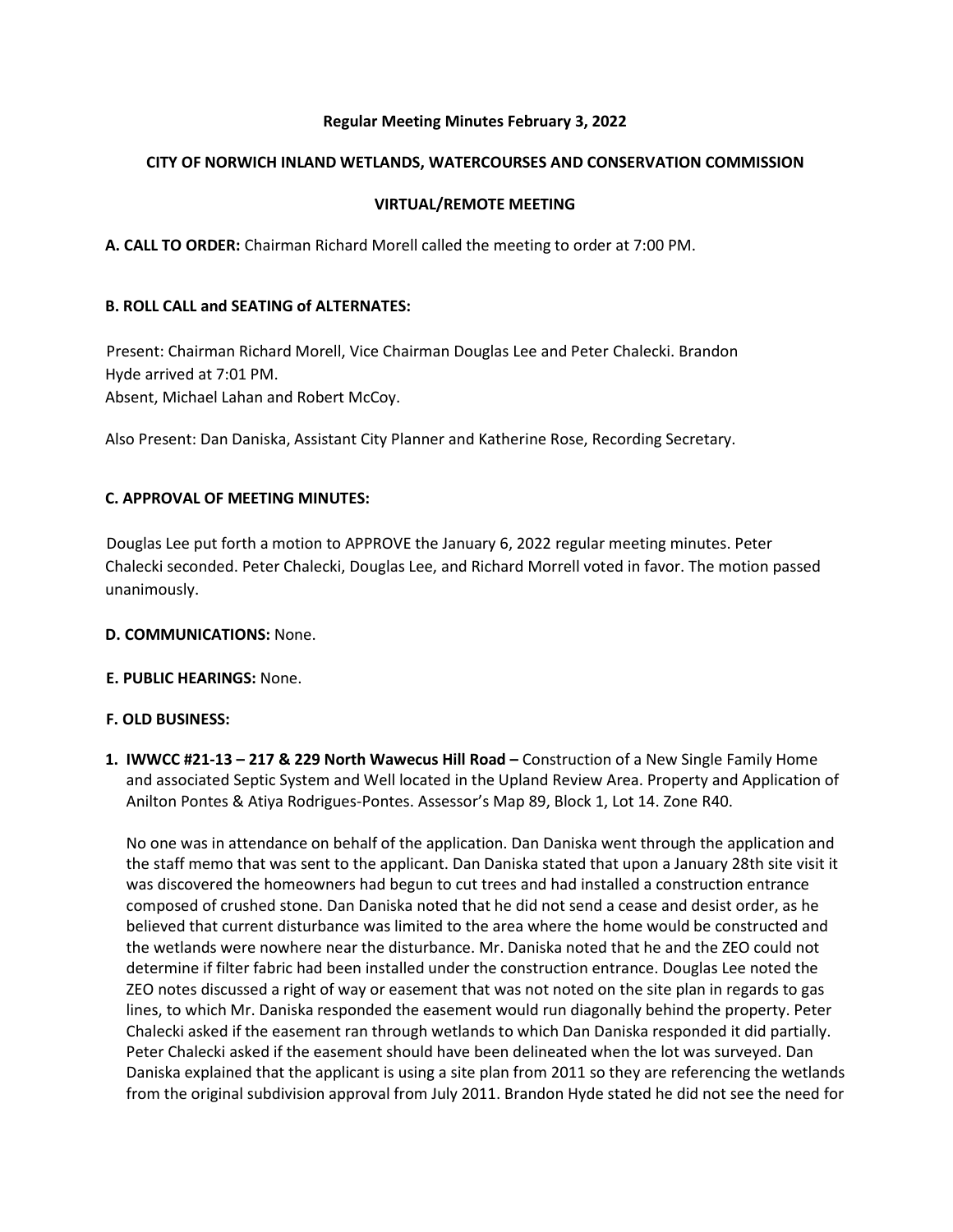a public hearing, pending the staff's communication with the applicant. Douglas Lee agreed and made a motion that the application was not a significant activity and did not require a public hearing. Brandon Hyde seconded. All voted in favor. The motion passed unanimously. Douglas Lee made a motion to APPROVE IWWCC APPLICATION #21-13 with the following conditions:

1. That the approval is valid for FIVE YEARS and will expire on 02/03/2027.

2. That the required bond, in an amount of \$2500, deemed satisfactory to the City Engineer, be submitted for Erosion and Sediment Control and Site Restoration. Bonds must be submitted in a form acceptable to the City (check or letter of credit) prior to any land disturbance activities occurring.

3. That the wetlands be reflagged by a licensed soil scientist before any further work takes place on the site. The Wetland Agent should be notified for field inspection once this has taken place.

4. That the applicant verify with the Wetland Agent and Zoning Officer that the construction entrance has been installed properly.

5. That the installation of Erosion & Sedimentation Controls reflect 2002 State of Connecticut guidelines, and be approved by the Wetland Agent prior to installation. The applicant shall use staked hay bales or a combination of staked hay bales and silt fence where deemed appropriate by the Wetland Agent and Zoning Officer.

6. That the Upland Review Area be added to the plan.

7. That the Material Stockpile be added to the plan, and appropriate erosion and sedimentation controls be installed around it.

8. That the comments of the City Engineer and Zoning Officer be addressed prior to the submittal of revised plans.

9. That final revised plans be submitted and reviewed by City Staff.

10. That the City's letter of approval be placed on the final revised plan set (cover page preferred).

11. That all site activities shall be conducted in accordance with the plans, specifications and documents of record. Any deviation from the approved plans or construction sequence shall be cause for enforcement action by the Inland Wetlands, Watercourses and Conservation Commission.

12. That the permittee shall notify the Inland Wetlands Agent prior to the commencement of work and upon its completion.

13. That all work and all regulated activities conducted pursuant to this authorization shall be consistent with the terms and conditions of this approval. Any structures, excavation, fill, obstructions, encroachments or regulated activities not specifically identified and authorized herein shall constitute a violation of this approval and may result in its modification, suspension, or revocation. Upon initiation of the activities authorized herein, the permittee thereby accepts and agrees to comply with the terms and conditions of this approval.

14. That no equipment or materials including without limitation fill, construction materials, or debris,